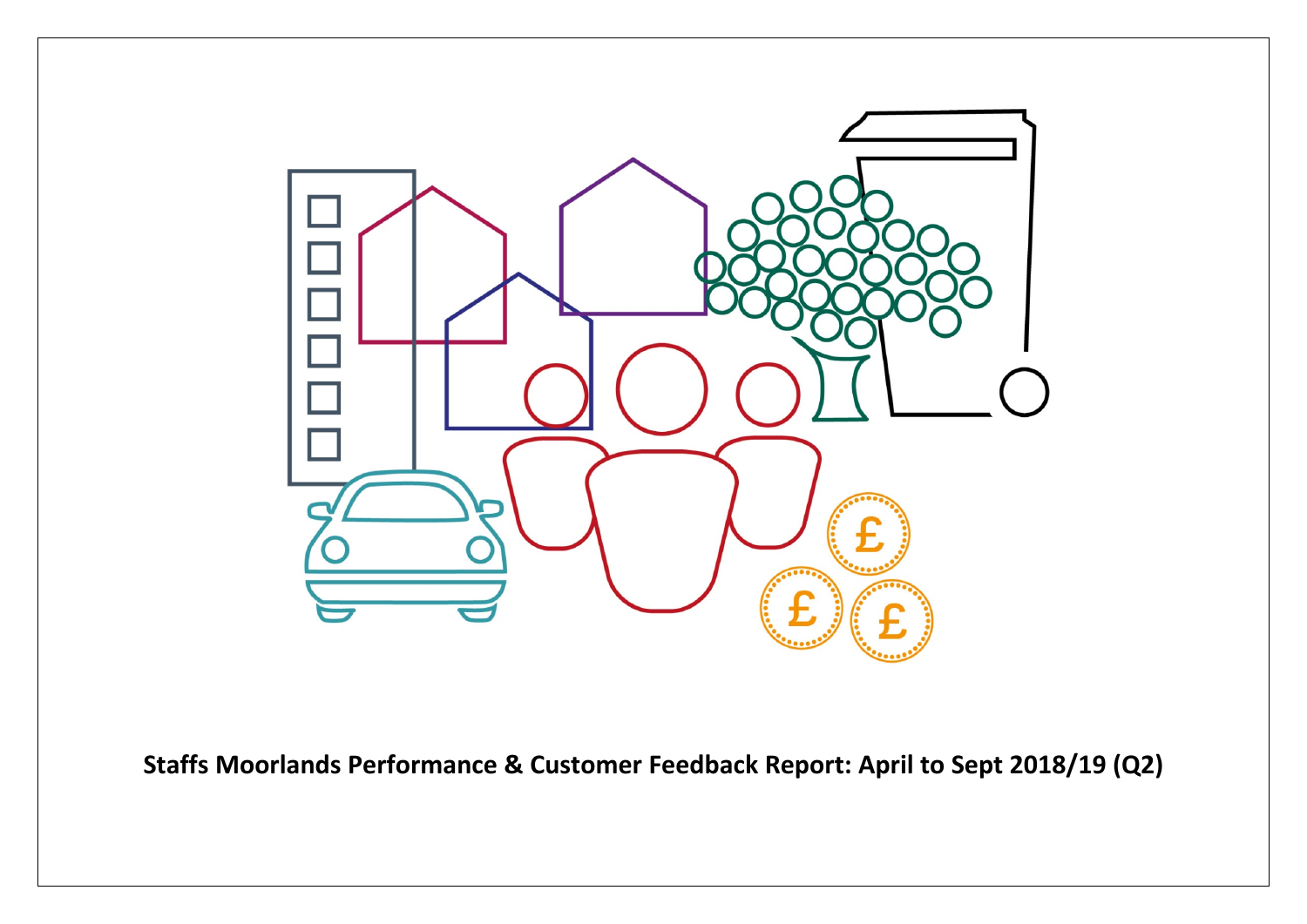## **Staffordshire Moorlands Q2 Summary**

The following report provides Councillors with an overview of performance at Staffs Moorlands for the period April to September 2018 in relation to the Council's corporate plan priorities and the associated performance targets and projects. The report also provides an overview of the results from the Council's customer feedback system in terms of how we handle and learn from complaints and the level of comments and compliments.

#### **Performance Overview**

There are 113 'monthly', 'quarterly', and 'annual only' reported performance measures at Staffs Moorlands - four more than last year. The chart below shows the results for quarter two against 36 indicators and is slightly down on last year's profile at this point in time. The actions being taken to address the 'off track' measures are detailed at the end of this report.

The report also provides an update on the progress of key projects that contribute to the priority actions outlined in the revised 2018-2019 Corporate Plan. The table below right explains the colour coding used to describe the current status of these projects / actions.



#### **Customer Feedback Overview**

At the close of Quarter Two, 57 Stage 1 complaints had been received, which is a significant reduction on last year. Repeat complaints stand at only 2% and performance in handing complaints in 10 days is ahead of the increased target.

### *Aim 1: Help create a safer and healthier environment for our communities to live and work*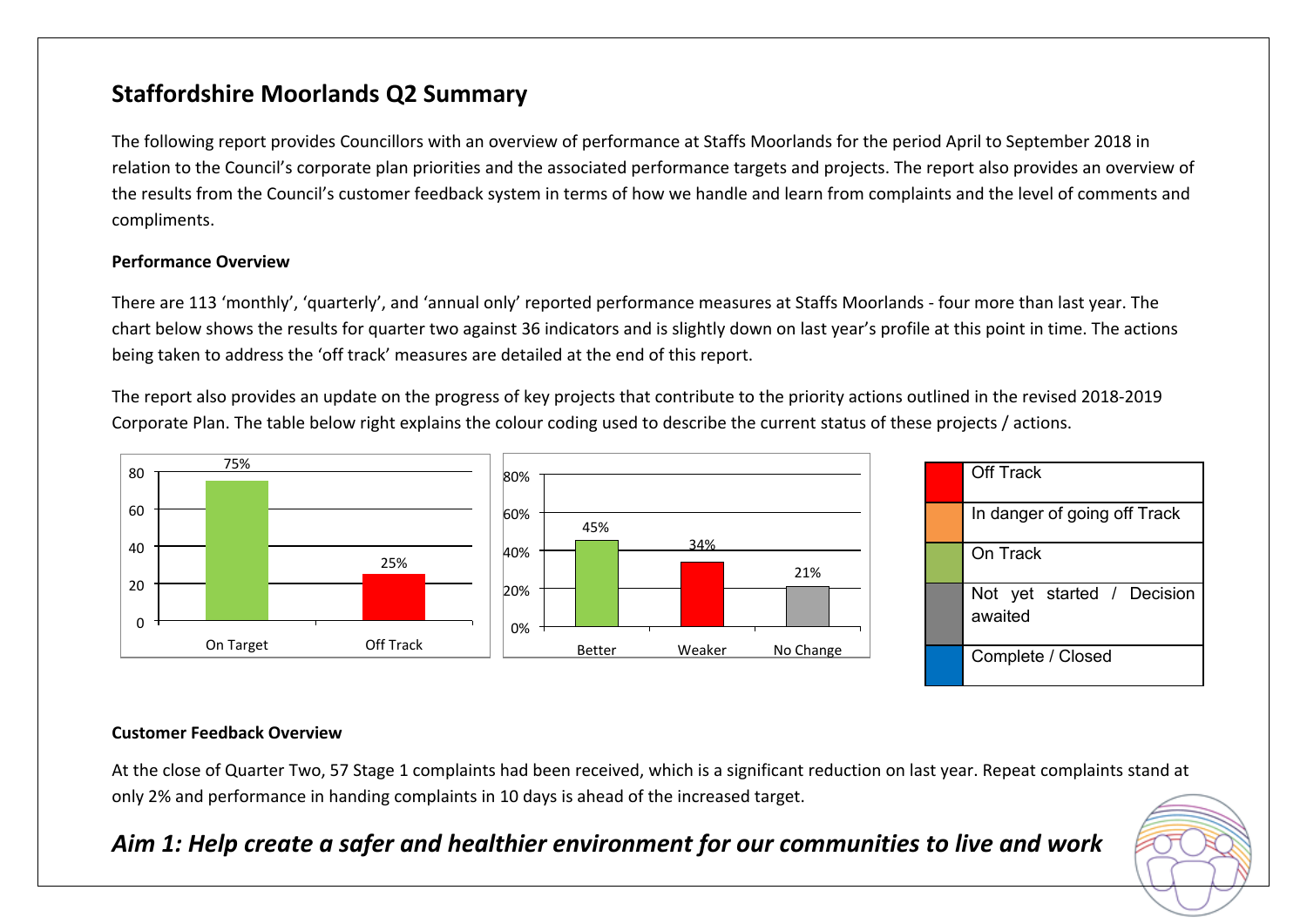

The high proportion of 'off track' measures under Aim One relate to four PIs: Benefits claims and change of circumstance processing, homeless cases currently 'prevented' under the new Homelessness Reduction Act, and households in temporary accommodation – albeit by only one case. The homelessness measure is currently being reviewed to ensure it is meaningful and reflects the work being undertaken by the Council. There have already been more homeless approaches in the first half of 2018/19 than in the whole of last year.

#### Celebrating Success:

At the close of September 2018 the following performance indicators outstripped their targets:

 $\checkmark$  Level of external funding awarded for sport and physical activity

| <b>Priority Action</b> | <b>Status</b> | Commentary – September |
|------------------------|---------------|------------------------|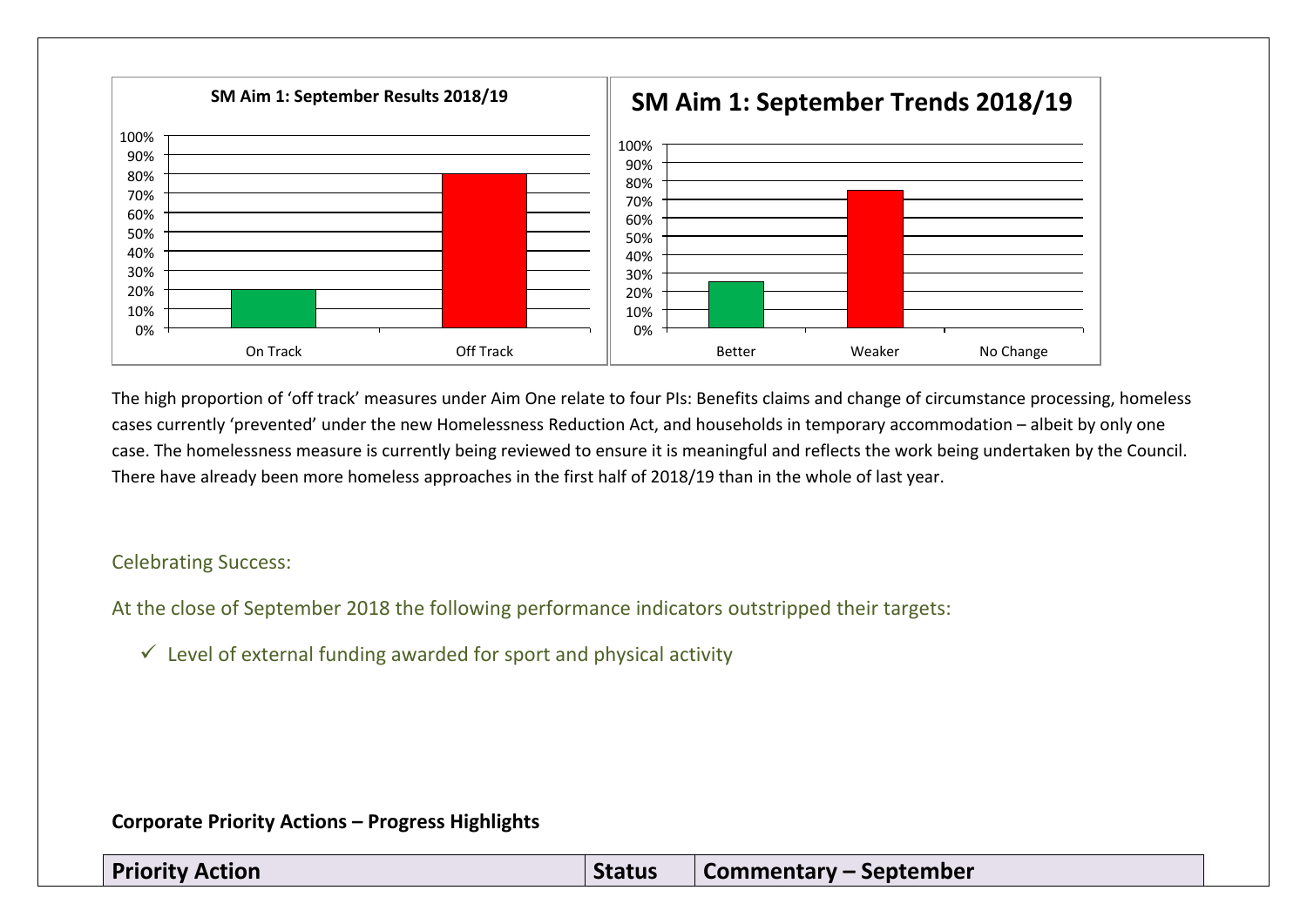| <b>Priority Action</b>                                                                                                                                                                                                               | <b>Status</b> | <b>Commentary - September</b>                                                                                                                                                                                                                                                                                                                                                                                                                                                                                                                                                                                                                                                                                                                                                                                                                                                                    |
|--------------------------------------------------------------------------------------------------------------------------------------------------------------------------------------------------------------------------------------|---------------|--------------------------------------------------------------------------------------------------------------------------------------------------------------------------------------------------------------------------------------------------------------------------------------------------------------------------------------------------------------------------------------------------------------------------------------------------------------------------------------------------------------------------------------------------------------------------------------------------------------------------------------------------------------------------------------------------------------------------------------------------------------------------------------------------------------------------------------------------------------------------------------------------|
| Help to ensure, through the scrutiny work programme, that<br>partner service provision, particularly health provision for<br>the elderly, is effective<br>Undertake detailed process benchmarking with high                          |               | Future scrutiny includes:<br>The Health O&S Panel met on the 12th September 2018 at<br>which a representative from the Midlands Partnership NHS<br>Foundation Trust was in attendance to explain to the Panel the<br>recent changes to diabetic eye screening.<br>Members also received a presentation from the North<br>Staffordshire Combined Healthcare NHS Trust regarding support<br>for children with eating disorders.<br>The panel discussed the current situation with Leek Moorlands<br>Hospital and decided that a working group should be established<br>to look into dementia care.<br>At the request of members, two additional items were added to<br>the work programme: to invite Changes (a mental health charity)<br>to a meeting and the Midlands Partnership NHS Foundation<br>Trust in relation to social care.<br>New benchmarking packs issued 20th July identifying low |
| performing / low cost councils with a view to identifying<br>value for money improvements for Housing Benefit<br>processing                                                                                                          |               | cost/high performing authorities for investigation by Manager.                                                                                                                                                                                                                                                                                                                                                                                                                                                                                                                                                                                                                                                                                                                                                                                                                                   |
| Ensure the Council is compliant with the requirements of the<br>new Homelessness Reduction Act                                                                                                                                       |               | A meeting has been held with the Ministry of Housing who are<br>very pleased with our approach and will be listing elements of it<br>as 'good practice'. The priority now is looking at our temporary<br>accommodation offer to reduce reliance on B&B type<br>placements. A paper will be presented to AMT for Staffordshire<br>Moorlands.                                                                                                                                                                                                                                                                                                                                                                                                                                                                                                                                                      |
| Implement the Council's new sport and physical activity<br>strategy and carry out research into nil cost facility provision<br>being achieved by other councils; in order to achieve<br>improved health and value for money outcomes |               | A progress report on the delivery of the Council's Strategy for<br>Physical Activity and Sport was presented to members of the<br>Service Delivery O&S committee on the 26 <sup>th</sup> September.<br>Members noted and approved the progress being made with the<br>delivery of the strategy. An assessment and report on the<br>operation and future provision of the Council's leisure facilities<br>was completed by specialist consultants FMG and this has been<br>presented to AMT. Part of this report included benchmarking<br>and analysis of performance of public leisure facilities with other                                                                                                                                                                                                                                                                                     |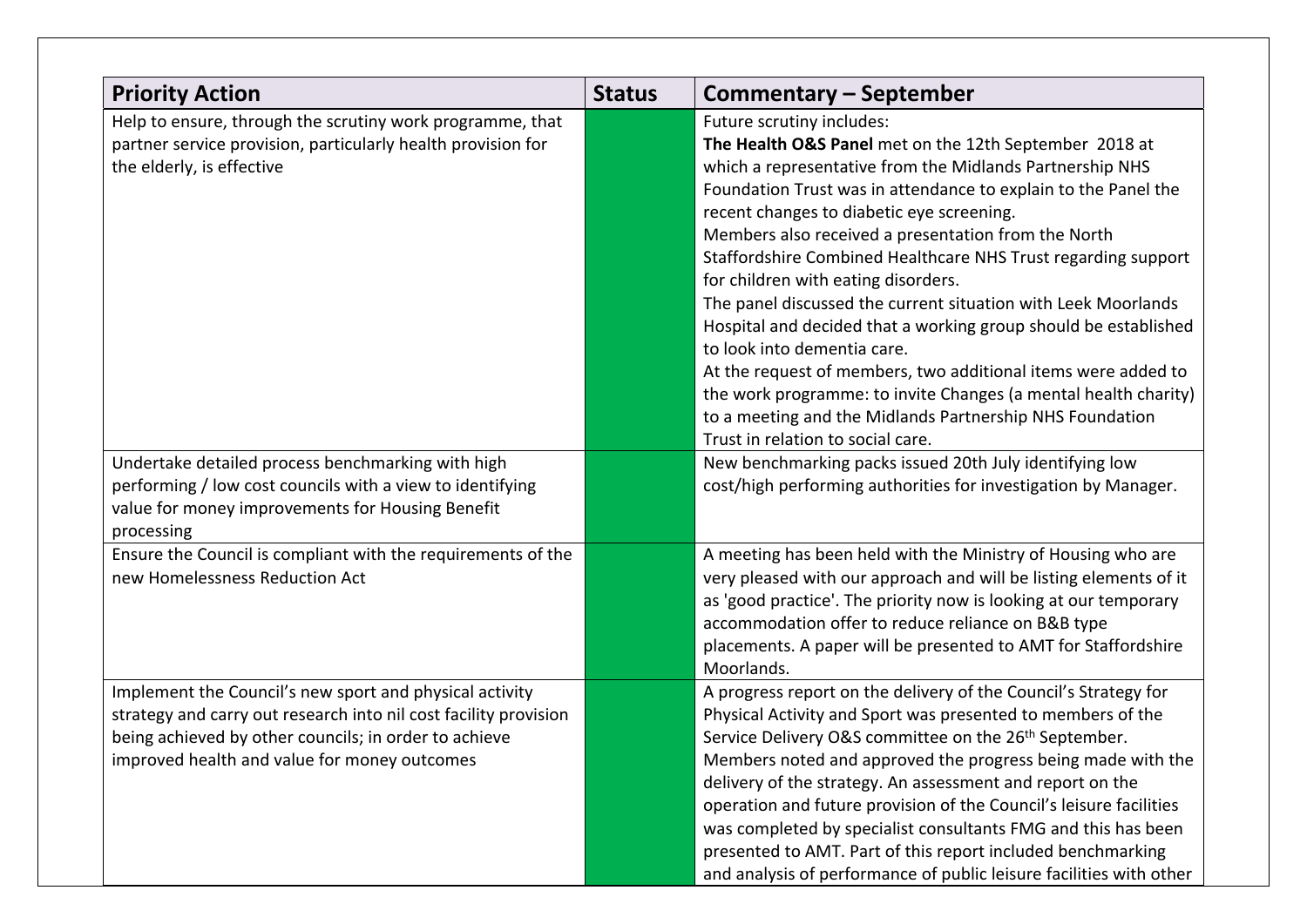| <b>Priority Action</b>                                     | <b>Status</b> | <b>Commentary - September</b>                                 |
|------------------------------------------------------------|---------------|---------------------------------------------------------------|
|                                                            |               | comparable local authorities. This work and information will  |
|                                                            |               | inform the Council's decisions on future leisure provision.   |
| Complete the review of the CCTV system and implement the   |               | The consultants have produced a costed report to allow us to  |
| agreed recommendations                                     |               | implement the way forward that was approved by both Councils. |
|                                                            |               | A meeting with the consultants has been scheduled for mid     |
|                                                            |               | September to discuss some of the options contained within the |
|                                                            |               | report.                                                       |
| Develop a strategy for further development of affordable   |               | A meeting was held with Your Housing in May and we are        |
| and specialist housing                                     |               | continuing to review options for the future of Ascent.        |
| Work with Staffordshire County Council and other partners  |               | Links to strategic partnerships project above                 |
| to ensure an effective partnership with central government |               |                                                               |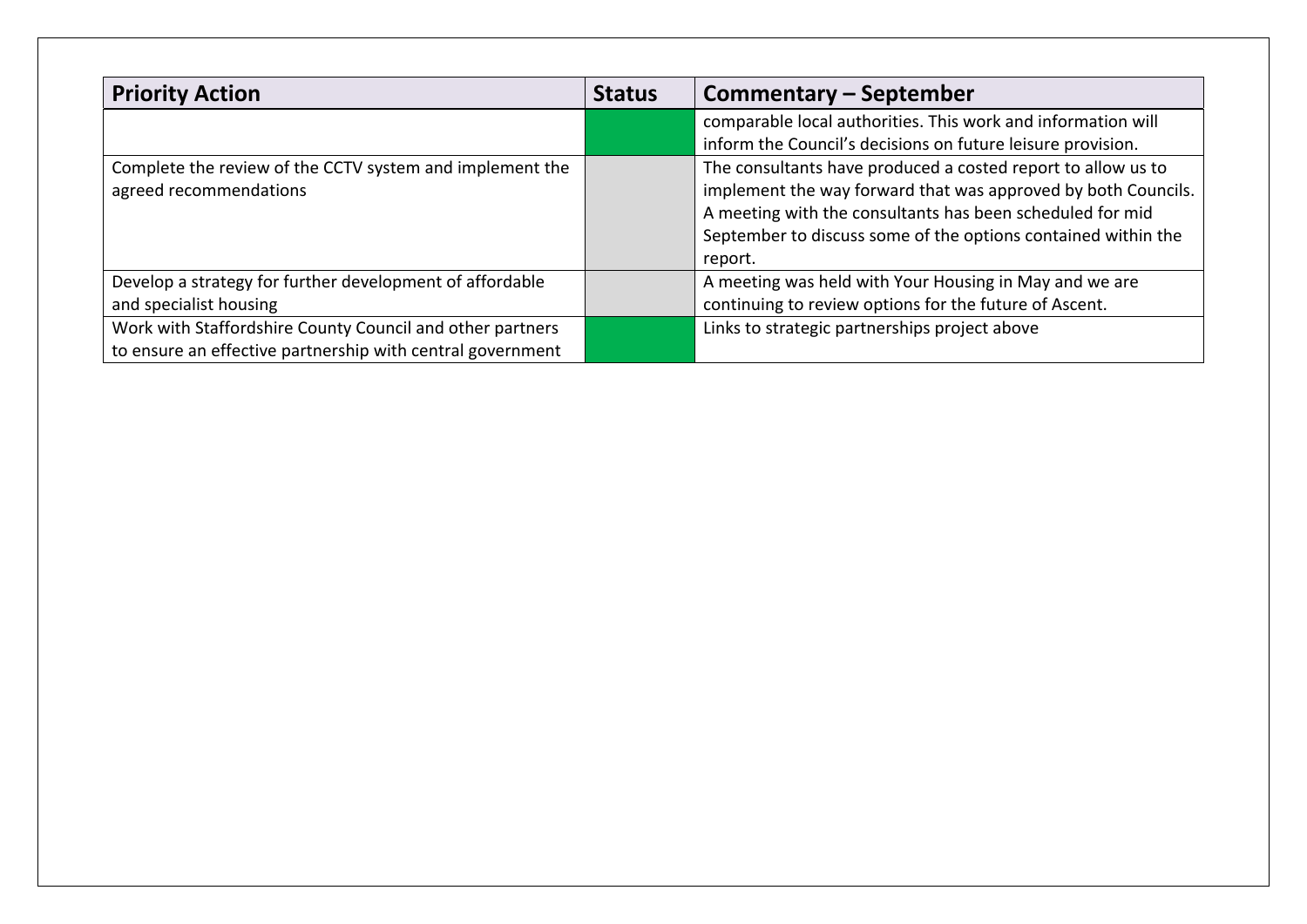

Aim two is performing strongly with the vast majority of measures on track and 60% performing better than last year. The only 'off track' measure relates to sundry debt reduction which has been affected by one large invoice that will be paid shortly.

### Celebrating Success:

At the close of September 2018 the following performance indicators outstripped their targets:

- $\checkmark$  FOI requests
- $\checkmark$  Channel shift and social media followers
- $\checkmark$  Repeat complaints and complaint handling
- $\checkmark$  IT systems and network availability
- $\checkmark$  Sickness absence levels

## *Aim 2: Meet financial challenges and provide value for money*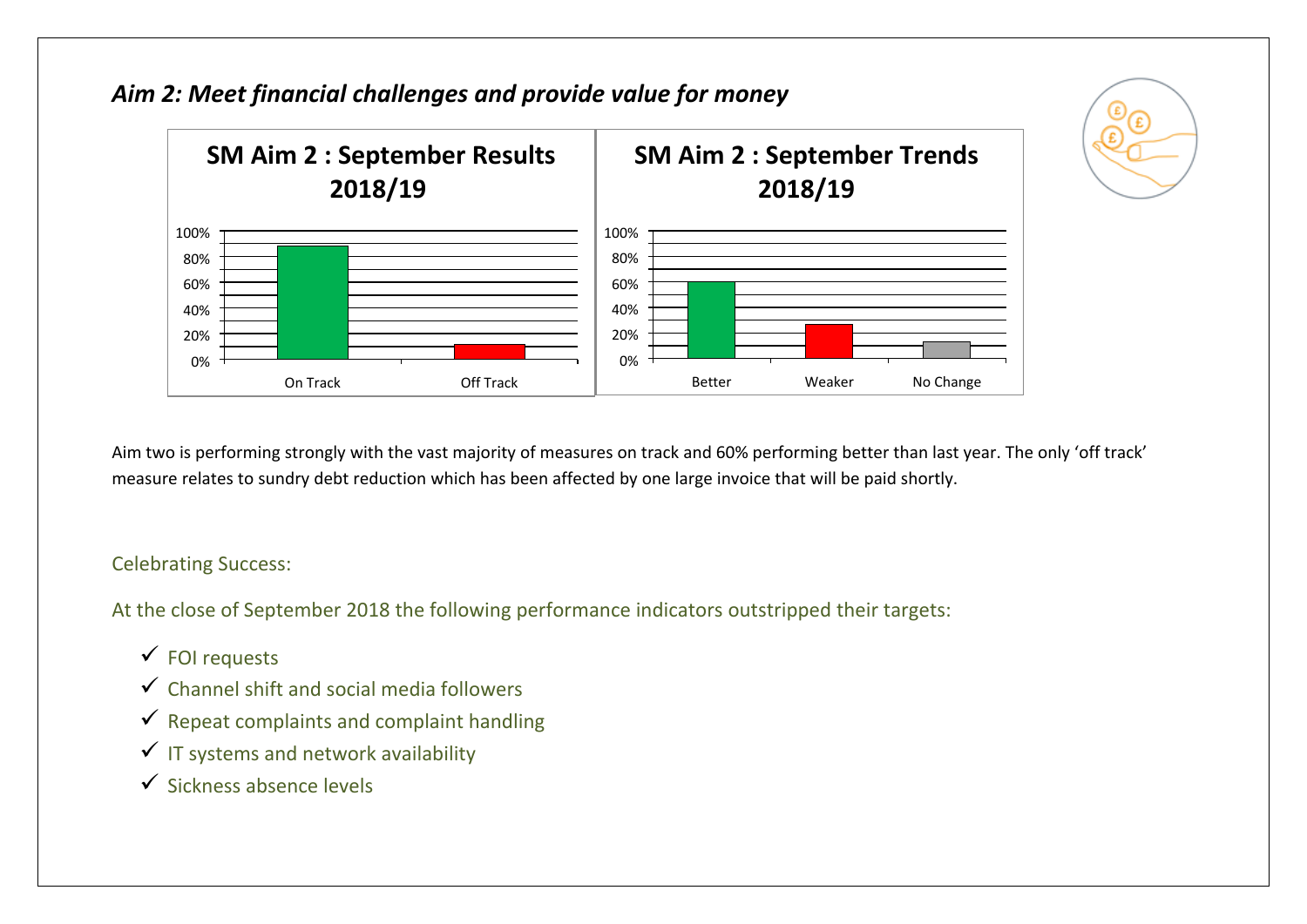| <b>Priority Action</b>                                                                                                                                                                                | <b>Status</b> | <b>Commentary - September</b>                                                                                                                                                                                                                                                                                                                                                                                                                                                                                                                                                                                                                                                                                                                           |
|-------------------------------------------------------------------------------------------------------------------------------------------------------------------------------------------------------|---------------|---------------------------------------------------------------------------------------------------------------------------------------------------------------------------------------------------------------------------------------------------------------------------------------------------------------------------------------------------------------------------------------------------------------------------------------------------------------------------------------------------------------------------------------------------------------------------------------------------------------------------------------------------------------------------------------------------------------------------------------------------------|
| Deliver the Channel Shift Programme                                                                                                                                                                   |               | The digital portal is on track and CGI are delivering their final recommendations mid<br>September at the channel shift project board. The phase 2 Full Business Case will<br>also be discussed. CGI are also assisting with the IT strategy. Finance is to confirm<br>the funding and budgeting requirements for Bartech's Collective system.                                                                                                                                                                                                                                                                                                                                                                                                          |
| Provide advice and support for residents<br>affected by the rollout of Universal Credit<br>across Staffordshire Moorlands in 2018 in<br>order to help ensure a smooth transition<br>to the new system |               | The impact in Staffordshire Moorlands has been lower than anticipated and<br>personal budgeting advice support has been made available as required.                                                                                                                                                                                                                                                                                                                                                                                                                                                                                                                                                                                                     |
| Continue to embed good information<br>management practices through the<br><b>ASSURED framework</b>                                                                                                    |               | The Assured framework is regularly publicised via Keeping You Informed and staff<br>are encouraged to report data breaches. The GDPR action plan is on track, progress<br>is monitored through the Information Governance Group.<br>A number of training sessions have taken place to help key staff comply with GDPR,<br>with further sessions and online training planned for later in the year.<br>The Information Asset Register has progressed to stage 2 to identify security<br>around personal and sensitive date and our lawful basis for processing.<br>Privacy Impact Assessments are being reviewed following training and will be re-<br>launched. Further guidance on Information Protective Marking is being rolled out<br>to all staff. |
| Develop and implement a plan to identify<br>new and innovative ways of generating<br>income                                                                                                           |               | All income generation challenge meetings have been completed, a target has been<br>included as part of the new efficiency and rationalisation strategy $2017/18 - 20/21$ .<br>Updates for various streams:<br>Commercial properties - Industrial units' refurbishment work completed and last<br>units due to be re-let. Agent engaged for lease renewals and rent reviews, 3 lettings<br>have now been completed.<br>Fees and charges- Next review for 2019/20 budget setting/MTFP. Cash up against<br>efficiency target to be undertaken during 2018/19.<br>Advertising/Sponsorship - The consultancy piece has been successfully procured<br>and the contract has been awarded to Community Partners Ltd (CPL). The process                          |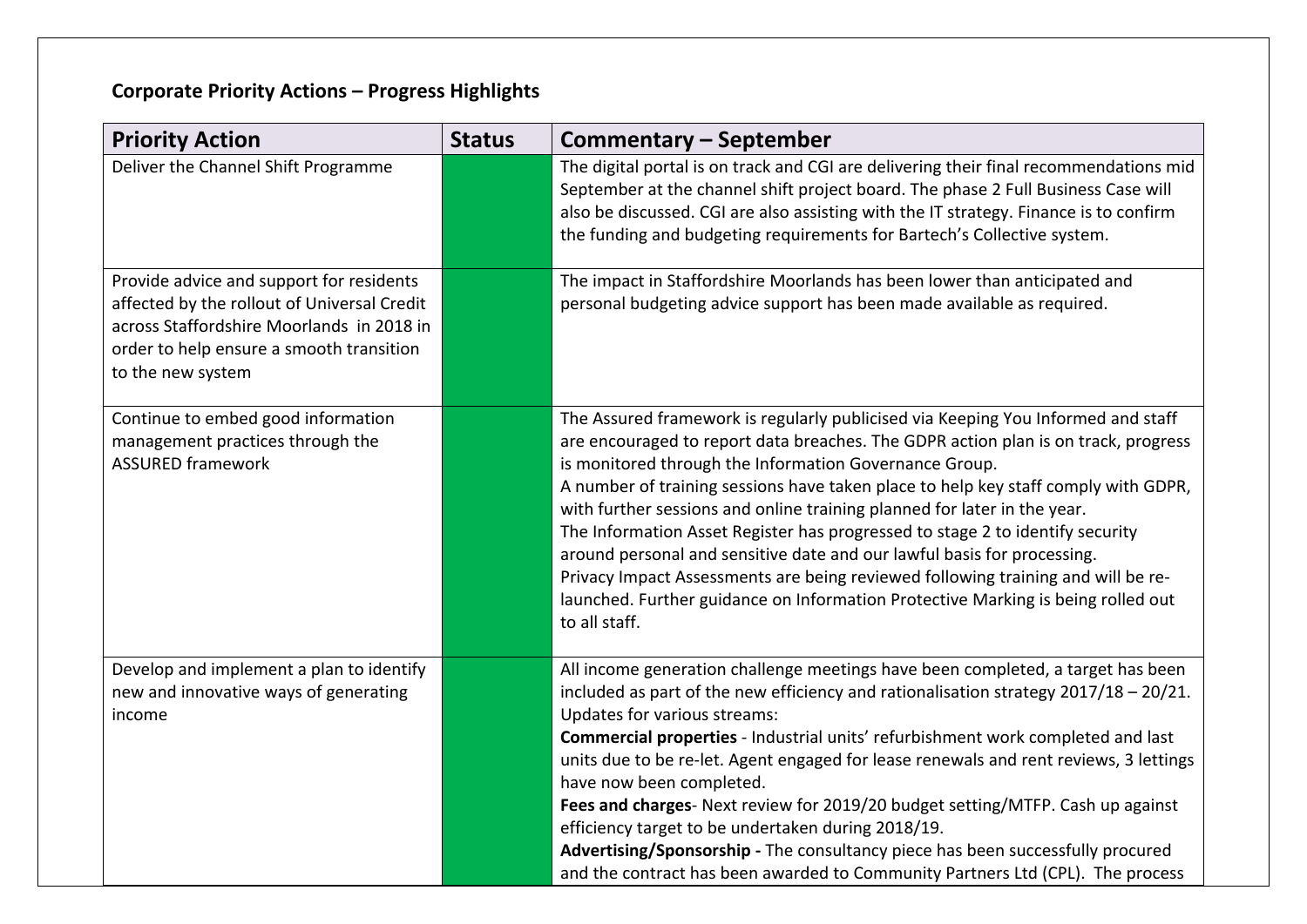|                                                                                                                                                                       | will begin towards the end of September and will require properly resourcing as it<br>will involve Community Partners fully auditing the Alliance. In order to complete<br>this exercise the process will require the collation of all necessary information from<br>Assets and other relevant service areas.<br><b>Affordable Housing -</b> Meeting held with Your Housing in May, continuing to review<br>options for the future of Ascent.<br><b>Empty Homes-</b> A meeting of the working group is to be confirmed on 5th October<br>to consider progress against the action plan:<br>1. The report re EPIC delivery in Staffordshire Moorlands<br>2. The research summary - considering current empty homes reports and<br>publications, local authority strategies, use of loan/grant incentives, delivery<br>models and good practice examples. |
|-----------------------------------------------------------------------------------------------------------------------------------------------------------------------|--------------------------------------------------------------------------------------------------------------------------------------------------------------------------------------------------------------------------------------------------------------------------------------------------------------------------------------------------------------------------------------------------------------------------------------------------------------------------------------------------------------------------------------------------------------------------------------------------------------------------------------------------------------------------------------------------------------------------------------------------------------------------------------------------------------------------------------------------------|
| Refresh and implement the Asset<br>Management Plan, including a review of<br>public estate, and ensure adequate<br>facilities management arrangements are<br>in place | Facilities Management: DCC demobilisation is going to plan. TUPE meetings have<br>been held with affected staff. The new provider does not anticipate any compliance<br>issues.<br>Cipfa Property has met with the Managers forum to start the process of creating<br>the Asset Management Plan, which will tie in with the Councils' agreed corporate<br>plans.                                                                                                                                                                                                                                                                                                                                                                                                                                                                                       |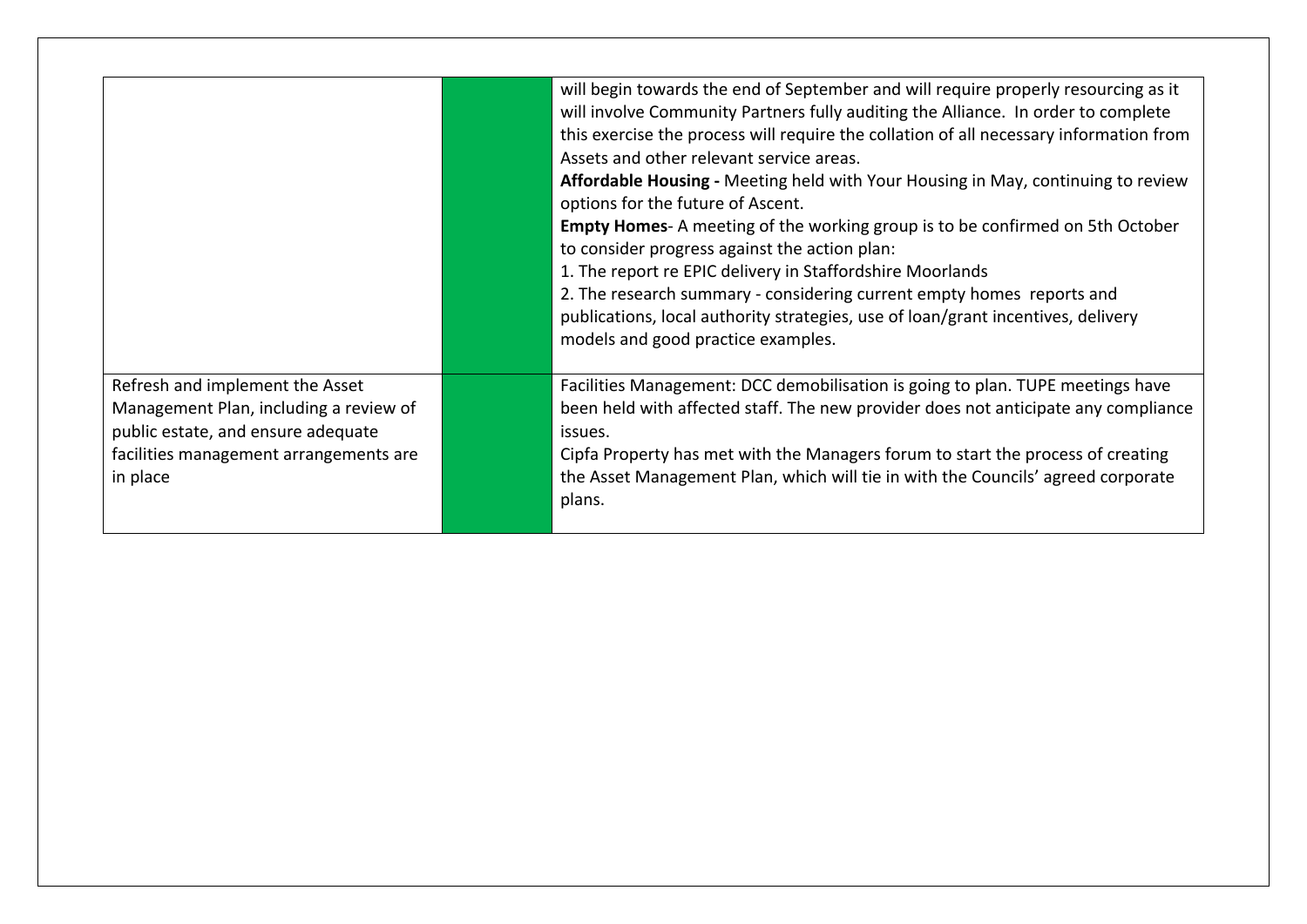*Aim 3: Help create a strong economy by supporting further regeneration of towns and villages* 

OPEN



The Council has all of its Planning targets on track as at the close of Quarter Two, including 100% of 'major' applications determined on time.

### Celebrating Success:

At the close of September 2018 the following performance indicators outstripped their targets:

- $\checkmark$  Major, Minor and other planning applications processed on time
- $\checkmark$  Major and minor developments allowed on appeal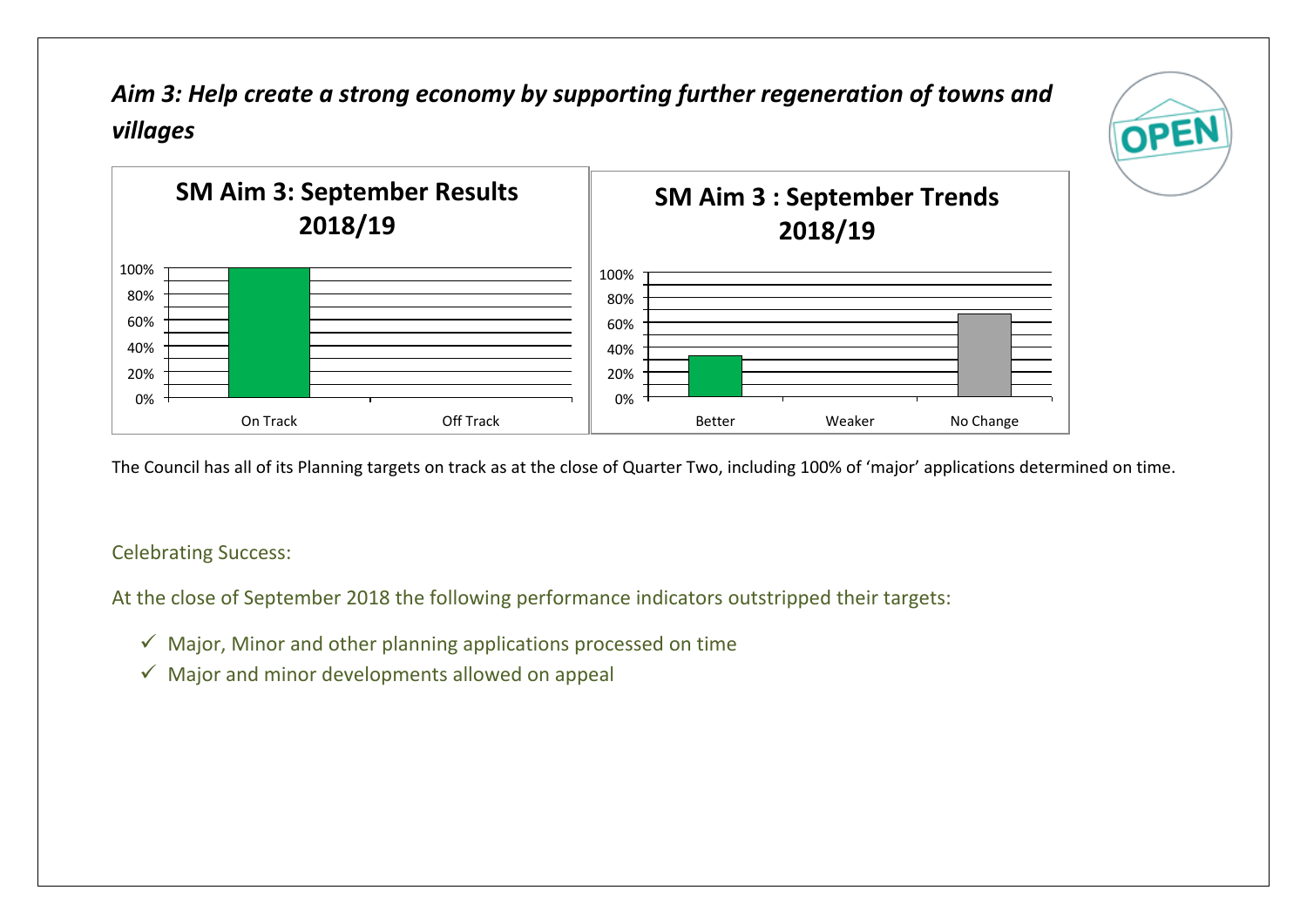| <b>Priority Action</b>                                                                                                                                                                   | <b>Status</b> | <b>Commentary - September</b>                                                                                                                                                                                                                                                                                                                                                                                                                                                                            |
|------------------------------------------------------------------------------------------------------------------------------------------------------------------------------------------|---------------|----------------------------------------------------------------------------------------------------------------------------------------------------------------------------------------------------------------------------------------------------------------------------------------------------------------------------------------------------------------------------------------------------------------------------------------------------------------------------------------------------------|
| Undertake detailed process benchmarking<br>with high performing / low cost councils<br>with a view to identifying value for money<br>improvements for Planning application<br>processing |               | New benchmarking packs issued 20th July identifying low cost/high performing<br>authorities for investigation by Manager.                                                                                                                                                                                                                                                                                                                                                                                |
| Implement the town deal in Biddulph in<br>partnership with Biddulph Town Council                                                                                                         |               | A procurement exercise has been carried out. The call through HCA multi-<br>disciplinary framework has got no response, feedback has been sought. A new call<br>through open tender process has been launched with revised specification. Tender<br>returns have now been assessed and the successful consultant is due to be<br>appointed shortly, subject to reference checks.                                                                                                                         |
| Support the development of Cornhill and<br>improved rail links                                                                                                                           |               | Discussions commenced regarding a potential joint venture between SMDC and the<br>landowner and developer of an adjacent site to deliver both Cornhill west (outline<br>pp) and Cornhill east (SMDC ownership). The initial conversation with LEP regarding<br>potential LGF bid for gap funding for abnormals was positive, the bid is being<br>prepared for potential call in Sept 2018. A meeting has been scheduled with Homes<br>England to explore additional support.                             |
| Develop and implement plans to extend<br>the public market operations                                                                                                                    |               | The phase 2 indoor market works commenced on 3rd September. Communications<br>have taken place with traders and customers. We are working towards a<br>completion date of mid December.<br>The wider market improvement strategy is moving forward satisfactorily and<br>officers met with Councillors on 10th September.<br>Further to the request made by the portfolio holder to expand Cheadle Market<br>onto Tape Street, the plans have been agreed and will be rolled out in the coming<br>weeks. |
| Develop a master plan for the Leek Mill<br>Quarter                                                                                                                                       |               | The Leek Mill Quarter masterplan is not being commissioned at present as the sale<br>of the Social Services building and the new ownership of London Mill means that<br>the private sector will lead on this.                                                                                                                                                                                                                                                                                            |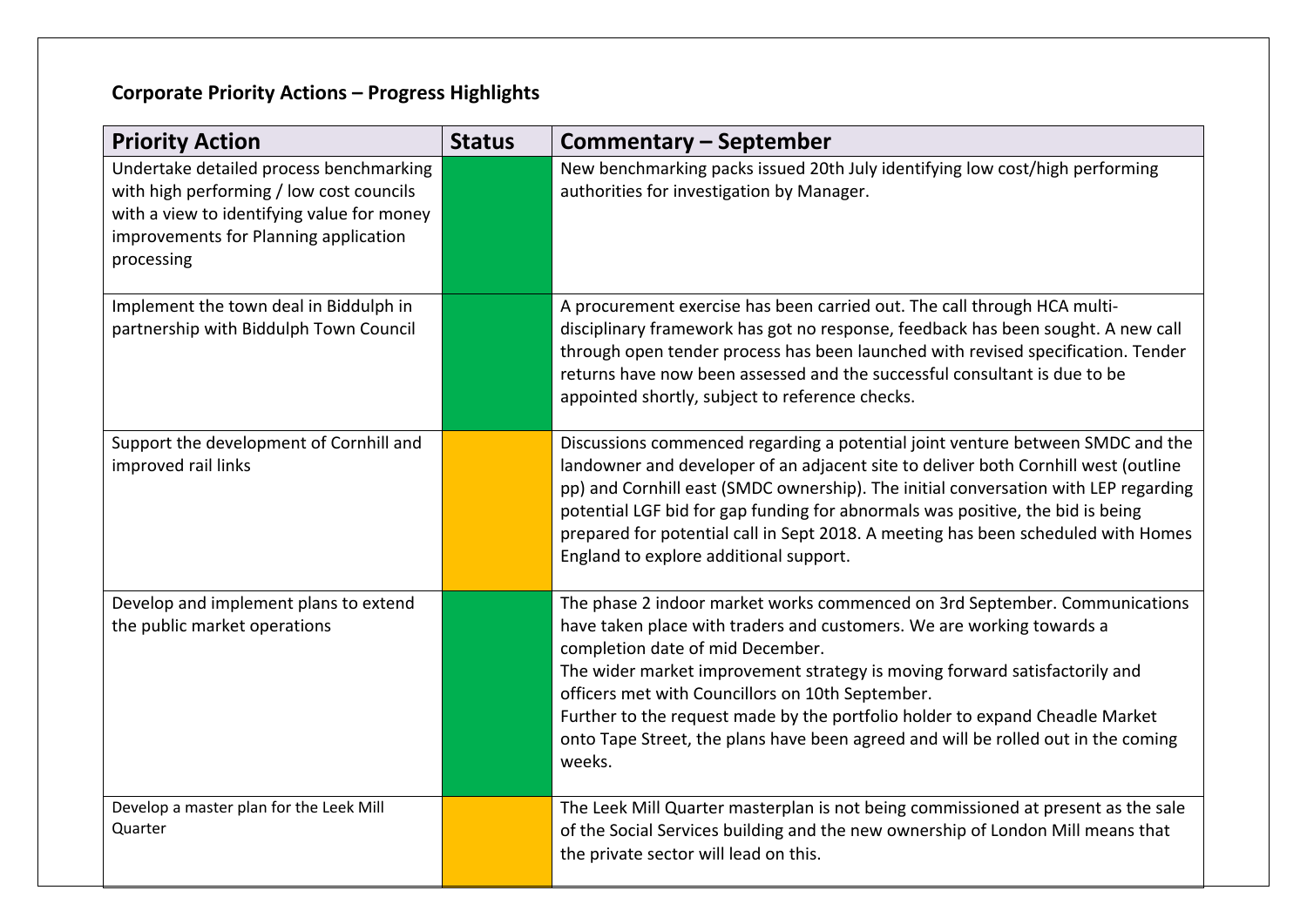| <b>Priority Action</b>                      | <b>Status</b> | <b>Commentary - September</b>                                                               |
|---------------------------------------------|---------------|---------------------------------------------------------------------------------------------|
| Support the development of the former       |               | New industrial units: Sainsbury's site (Churnet works). Heads of terms and                  |
| Churnet Works site in Leek                  |               | architectural specification are being considered. LEP funding is agreed towards the         |
|                                             |               | purchase cost. The external valuation report is now completed and will be                   |
|                                             |               | considered internally before a report is prepared.                                          |
| Submit the Draft Local Plan to the Planning |               | The draft Local Plan was submitted for inspection on 29 <sup>th</sup> June. Key examination |
| Inspector by the end of June 2018           |               | library documents have been distributed to libraries and Council Offices. The               |
|                                             |               | hearing sessions are proposed to commence on 9th October and close on 23rd                  |
|                                             |               | October. Officers are currently preparing responses to the examiners questions.             |
|                                             |               |                                                                                             |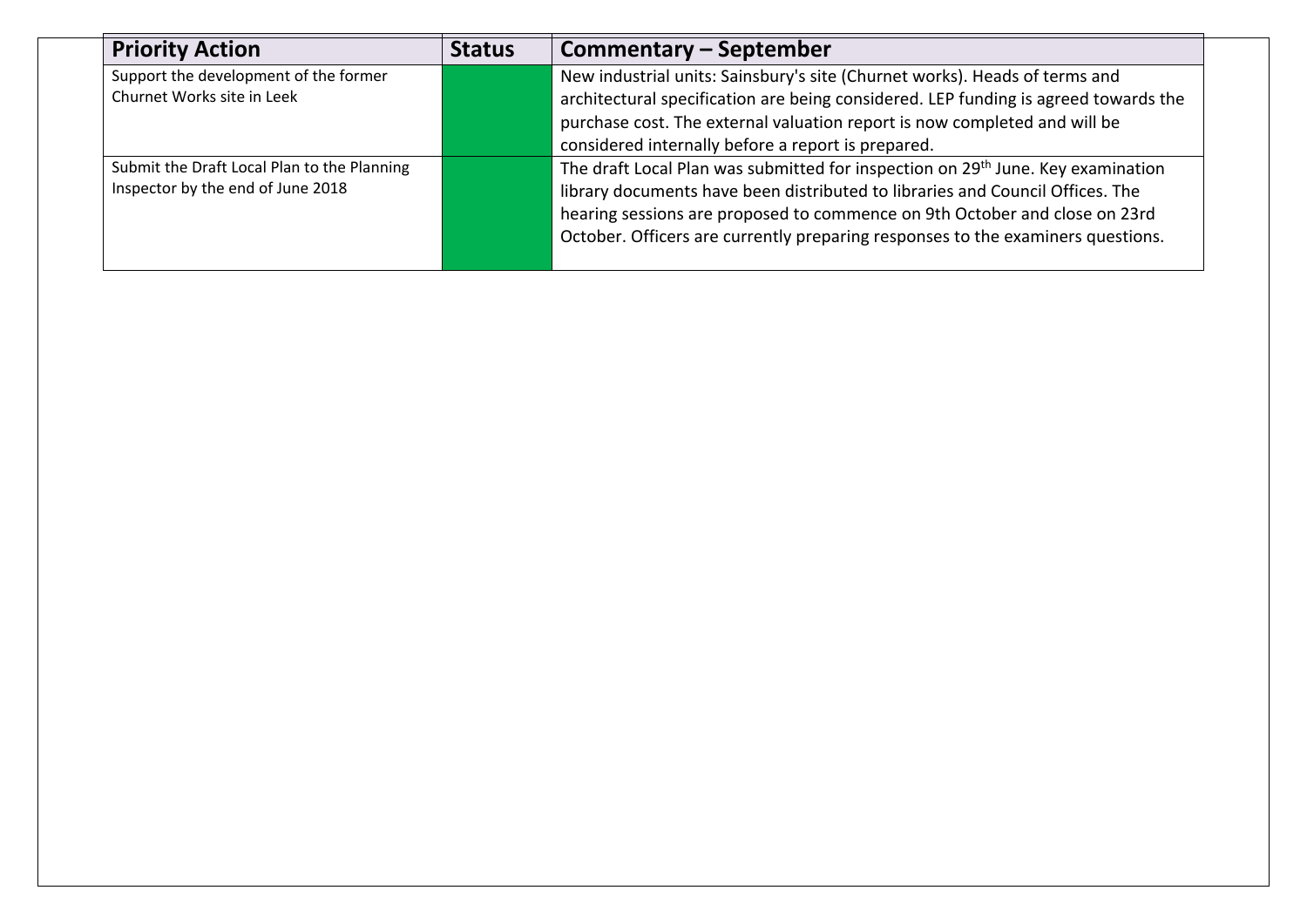### *Aim 4: Protect and Improve the Environment*



There has been a dip in performance for some of the Council's measures under Aim Four - down from 89% to 67% on track. This is due to the estimated recycling and residual waste returns being adversely affected by the dry summer. Staffs Moorlands is also 'off track' for ASB warnings issued due to a change in process by Staffs Police, which has seen the introduction of Acceptable Behaviour Contracts prior to warning stage.

#### Celebrating Success:

At the close of September 2018 the following performance indicators outstripped their targets:

- $\checkmark$  Missed bins
- $\checkmark$  Fly-tipping incidents
- $\checkmark$  ASB enforcements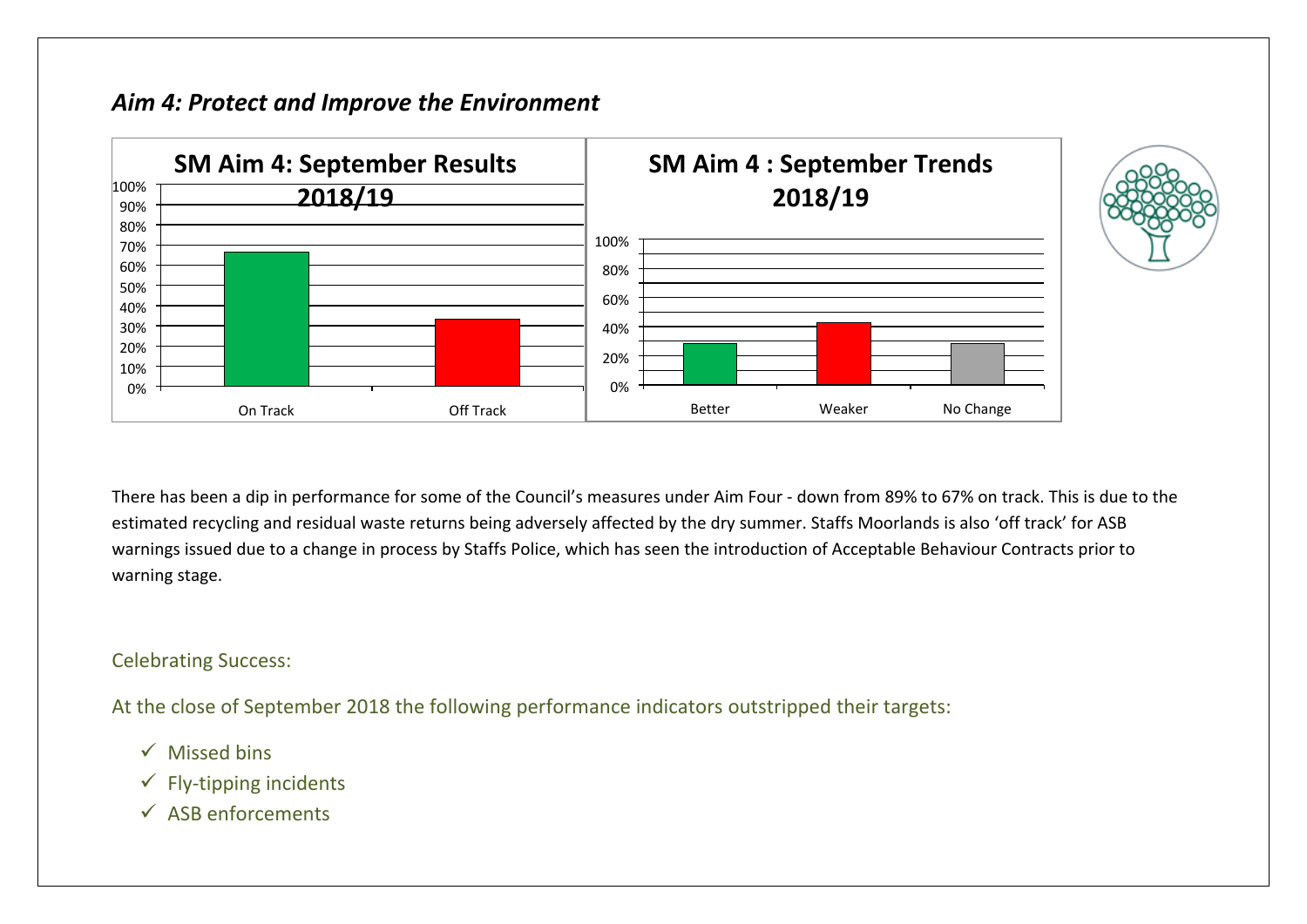| <b>Priority Action</b>                                                                                                                                                                                                                                                                                                | <b>Status</b> | <b>Commentary - September</b>                                                                                                                                                                                                                                                                                                                                                                                                                                                                                                                                                                                                                                                                                                                                                                                         |
|-----------------------------------------------------------------------------------------------------------------------------------------------------------------------------------------------------------------------------------------------------------------------------------------------------------------------|---------------|-----------------------------------------------------------------------------------------------------------------------------------------------------------------------------------------------------------------------------------------------------------------------------------------------------------------------------------------------------------------------------------------------------------------------------------------------------------------------------------------------------------------------------------------------------------------------------------------------------------------------------------------------------------------------------------------------------------------------------------------------------------------------------------------------------------------------|
| Successfully deliver Phases 2 and 3 of the<br>transfer of services to Alliance<br>Environmental Services Ltd, our new joint<br>venture company, to deliver waste,<br>streets and ground maintenance services<br>on behalf of the Council in order to<br>achieve improved performance and value<br>for money outcomes. |               | The Phase 3 Go-Live date is yet to be confirmed however after discussion, the<br>agreed preference would be for 1st Feb 2019. The TUPE list has been confirmed<br>and the specification is being prepared for next committee cycle. The business case<br>for Bartech's Collective system is ongoing.<br>It has been agreed that Alliance Finance will oversee AES/ANSA procurement<br>requirements to provide assurance, and the Council will withdraw IT connectivity<br>from Fowlchurch to generate further savings. The impact on wider accommodation<br>is to be reviewed. Further discussions to take place over Trade Waste.                                                                                                                                                                                    |
| Establish a developer open space<br>contributions plan                                                                                                                                                                                                                                                                |               | An Open Space Audit and Playing Pitch Strategy have been completed. In addition,<br>Operational Services have proposed a revised method for calculating developer<br>contributions for play, open space and sport / recreation facilities. This proposed<br>method is currently being considered by the Councils' appointed consultants who<br>are working with the planning policy team as part of the Local Plan process. Subject<br>to approval a Supplementary Planning Document (SPD) for developer contributions<br>will be worked up in November 2018 using these proposed calculations and<br>methods. This will provide guidance for developers on the expected contributions<br>they will have to make towards play, open space and sport / recreation facility<br>provision as part of local developments. |
| Make Improvements to the Tean Road<br>Recreation ground in Cheadle                                                                                                                                                                                                                                                    |               | Cost estimates for the remaining project elements have been received and<br>presented to Cheadle Town Council and preferred suppliers have been identified. A<br>programme for installation is currently being prepared and it is anticipated that<br>work will commence late October/early November. Discussions with the preferred<br>skate park contractor are about to commence, it is anticipated that the installation<br>will be programmed in early 2019.                                                                                                                                                                                                                                                                                                                                                     |
| Identify and implement an approach to<br>reduce the cost of country parks                                                                                                                                                                                                                                             |               | Staffs Wildlife Trust are reviewing the proposed measures associated with the TUPE<br>transfer of affected employees (Tupe meeting 26th Sept with SWT) .Colleagues in<br>Assets & Legal services will be liaising in the coming weeks with equivalent<br>colleagues at Stoke City Council to progress the freehold transfer of Wetley Moor<br>to SMDC and to obtain information relating to lease agreements currently in place<br>with tenants.                                                                                                                                                                                                                                                                                                                                                                      |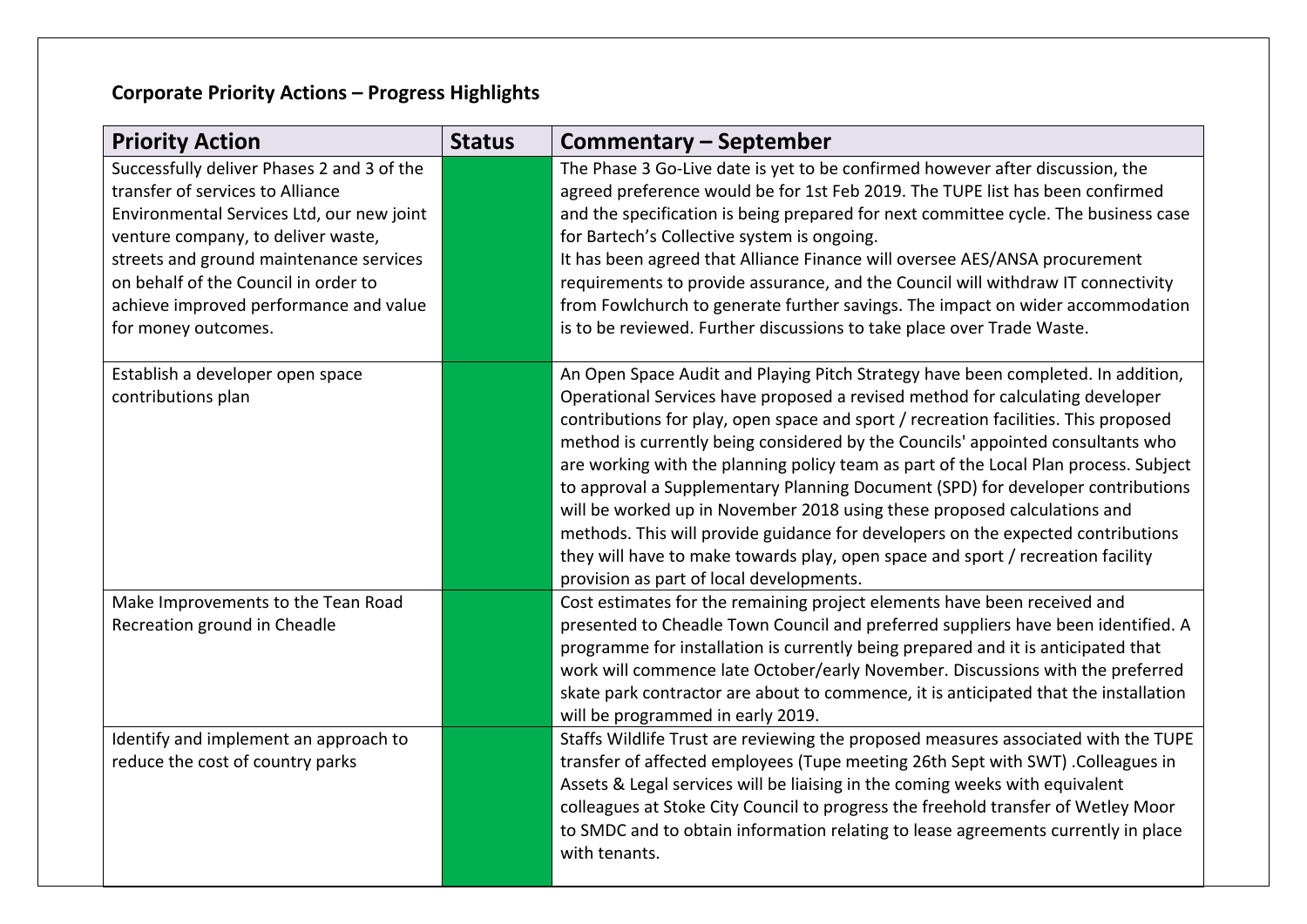| <b>Priority Action</b>                                                                                 | <b>Status</b> | Commentary – September                                                                                                                                                                                                                                                                                                                                                                                                                                                              |
|--------------------------------------------------------------------------------------------------------|---------------|-------------------------------------------------------------------------------------------------------------------------------------------------------------------------------------------------------------------------------------------------------------------------------------------------------------------------------------------------------------------------------------------------------------------------------------------------------------------------------------|
| Develop a plan to improve Brough Park<br>with Heritage Lottery Fund support                            |               | Contracts for the new skate park provision at Brough Park have been received and<br>the final design has been agreed. Leek Town council and Friends of Brough Park<br>have been consulted and informed. The new play provision for Brough Park will<br>follow, post construction of the skate park. The work was scheduled to start at the<br>end of September however there have been delays with the Sport England funding<br>and we are awaiting confirmation of the start date. |
| Reduce the Council's energy consumption<br>and associated costs (through the Asset<br>Management Plan) |               | CIPFA property met with Managers at the forum in mid September to start the<br>process of creating the Asset Management Plan. This will tie in with the agreed<br>corporate plans.                                                                                                                                                                                                                                                                                                  |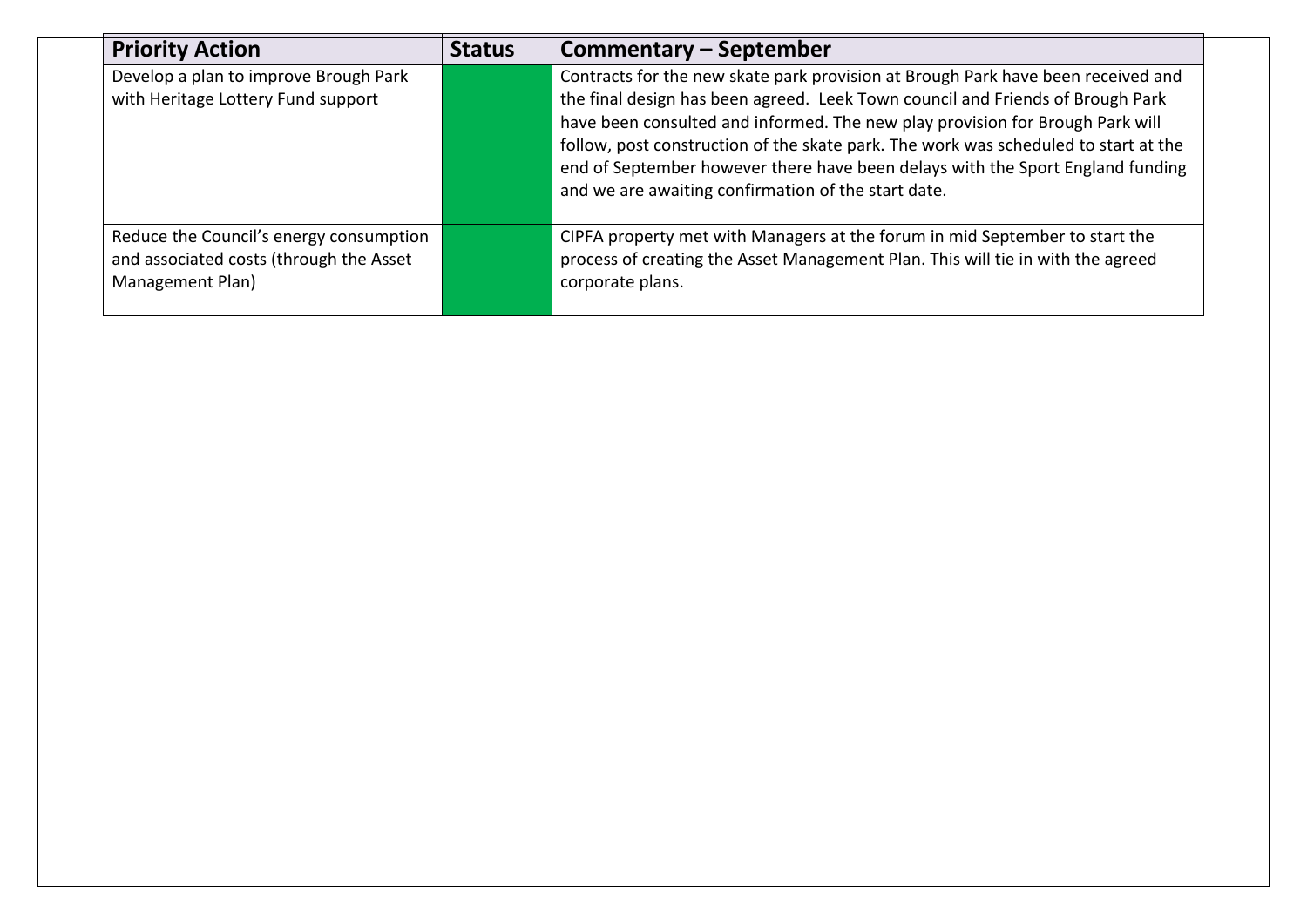### **Customer Feedback**

#### **Complaints**

The Council received a total of 57 stage one complaints across 12 service areas during the period Apr to Sept 2018.

This is a decrease compared to the same period last year when we received 106 complaints. Waste received the greatest proportion with 23 complaints (40%). Details are shown in the graph below:

02 2017-18 02 2018-19

#### **Stage 2 & 3 Complaints**

### 5 complaints were dealt with at stage 2 and 1 at stage 3 in Q2:

| <b>Service</b>            | <b>Complaint</b>                                                                 | <b>Outcome</b>                   |  |  |
|---------------------------|----------------------------------------------------------------------------------|----------------------------------|--|--|
| Stage 2                   |                                                                                  |                                  |  |  |
| Planning<br>15            | Conduct of planning dept in relation<br>to planning application                  | All processes followed correctly |  |  |
| Regeneration<br>0220      | Local Plan submission version                                                    | All processes followed correctly |  |  |
| Planning<br>0248          | Misleading and incorrect information<br>to the planning application<br>committee | All processes followed correctly |  |  |
| Dem/Comm<br>Services 0174 | <b>Conduct of Enforcement Officer</b>                                            | All processes followed correctly |  |  |
| Planning<br>17            | Inconsistency and failure to apply<br>procedures in planning                     | All processes followed correctly |  |  |
| Stage 3                   |                                                                                  |                                  |  |  |
| Dem/Comm.<br>Services 03  | Sharing incorrect information with an<br>educational body.                       | All processes followed correctly |  |  |

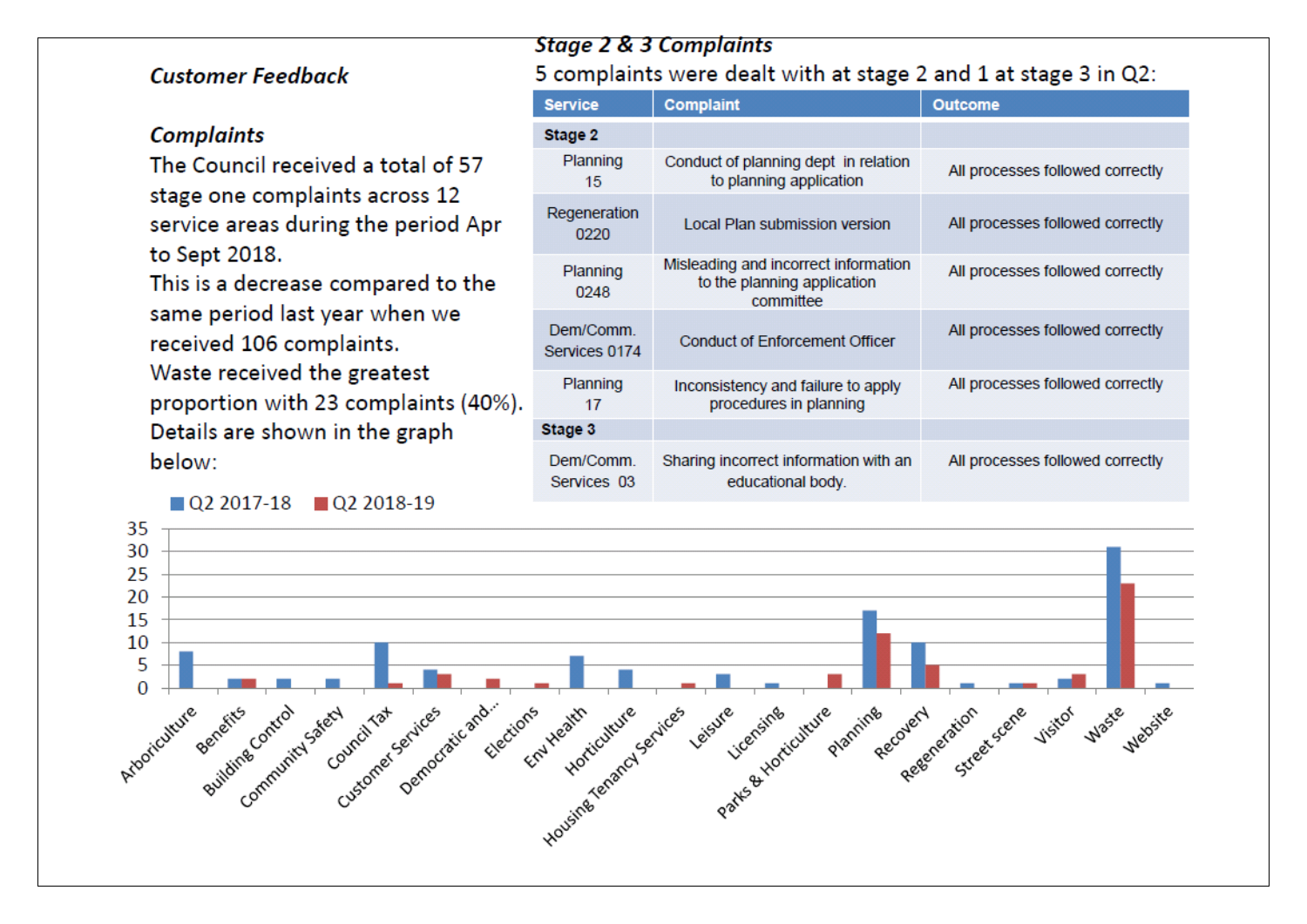### Performance

The table below shows the current performance together with the performance for the same period last year. Repeat complaints have met target at 2%, an improvement from 5% last year. 98% of complaints were responded to within 10 days, no change from last year. **Key Outcomes:** 



Payment forms have been updated and an acknowledgement is sent to the customer to reflect the full details

of the payment taken via the payment line.

**Repeat issues for Q2:** S106 Provision for Churchill Rd development.

**Ombudsman Decisions.** The Council received no Local Government Ombudsman decisions in Quarter 2. **Compliments and Comments The Council has also captured 102 comments and 40 compliments** through its feedback system during the period Apr to Sept 2018:

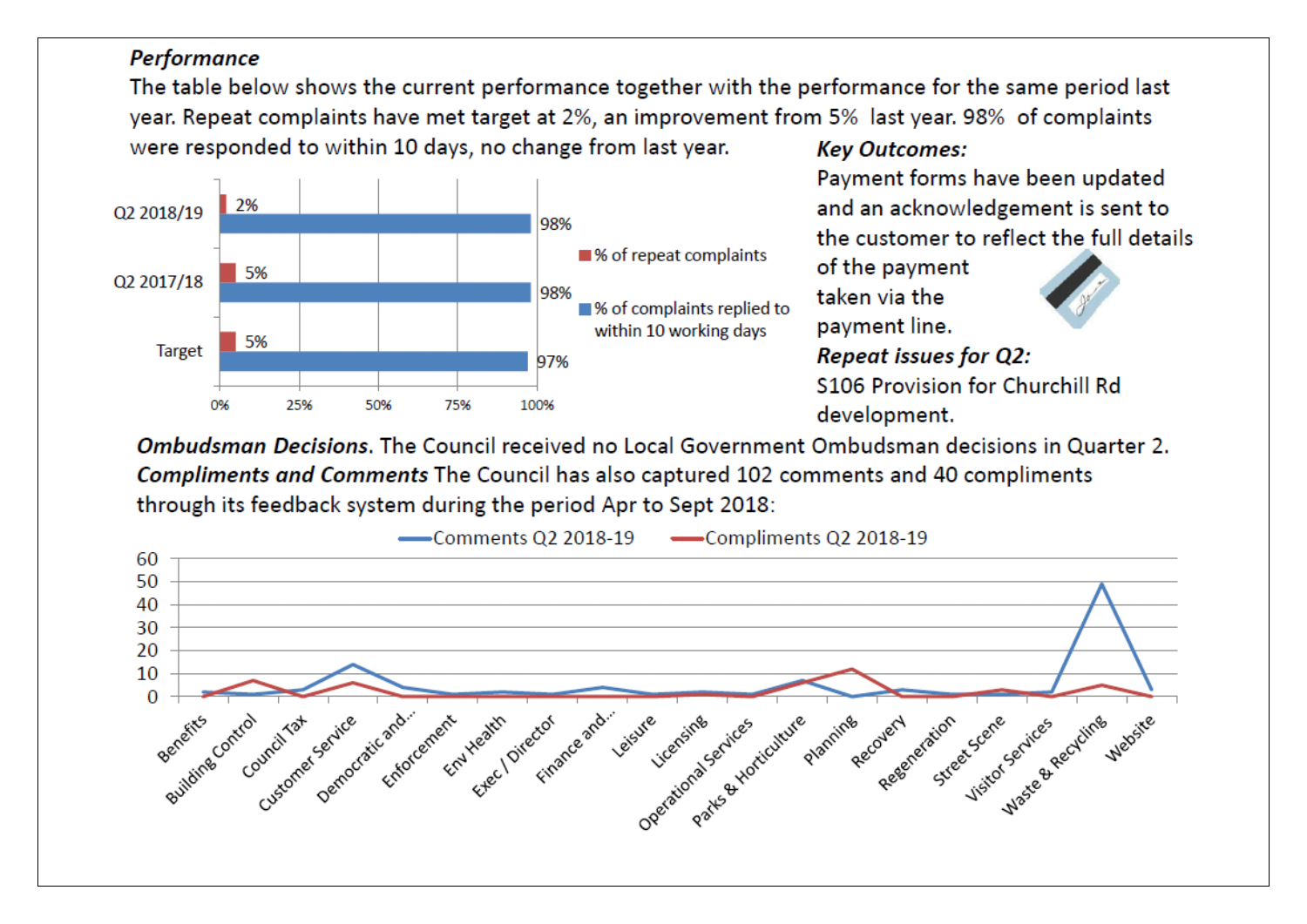# Areas for Improvement: September 2018

| <b>Measure of Success (PI)</b>                                                          | Aim / Objective                                                                          | <b>Service Lead</b>                   | <b>Target</b><br>2018/19 | <b>Result</b><br><b>Sept 2018</b> | <b>Service Manager Commentary (reasons for</b><br>performance / SMART actions to improve)                                                                                                                                                                                                                                     |
|-----------------------------------------------------------------------------------------|------------------------------------------------------------------------------------------|---------------------------------------|--------------------------|-----------------------------------|-------------------------------------------------------------------------------------------------------------------------------------------------------------------------------------------------------------------------------------------------------------------------------------------------------------------------------|
| <b>Housing Benefits Processing:</b><br>Time taken to process new<br>claims              | Aim 1: Increased supply of<br>good quality affordable<br>homes                           | <b>Head of Customer</b><br>Services   | 18 days                  | 24.61 days                        | An Action Plan is underway and performance is<br>improving for both new claims and change of<br>circumstances.                                                                                                                                                                                                                |
| <b>Housing Benefits Processing:</b><br>Time taken to process<br>changes of circumstance |                                                                                          |                                       | 7 days                   | 11.25 days                        |                                                                                                                                                                                                                                                                                                                               |
| NEW: Homelessness: % of<br>cases prevented                                              |                                                                                          |                                       | 65%                      | 17%                               | We are currently reviewing this PI to ensure it is<br>meaningful and reflective of work undertaken. In<br>Apr-Sept 140 approaches determined to be<br>homeless applications, compared with<br>104 in 2017/18. It is important to note that these<br>are approaches for people potentially becoming<br>homeless in the future. |
| Number of households in<br>temporary accommodation                                      |                                                                                          |                                       | 10                       | 11                                | These are very slightly off target and staff continue<br>to only use temporary accommodation as a last<br>resort; we have had a significant increase in<br>homeless applications this year which has increased<br>those we have had to assist.                                                                                |
| <b>Collection rates: Sundry</b><br>Debt (value of SD over 60<br>days)                   | Aim 2: Effective use of<br>financial and other<br>resources to ensure value<br>for money | Finance and<br>Procurement<br>Manager | 5%<br>reduction          | £99,980.73                        | Last Year was £103,241.90 so not quite a 5%<br>reduction but this is due to 1 large outstanding<br>invoice for £28,813,22 which will be cleared shortly                                                                                                                                                                       |